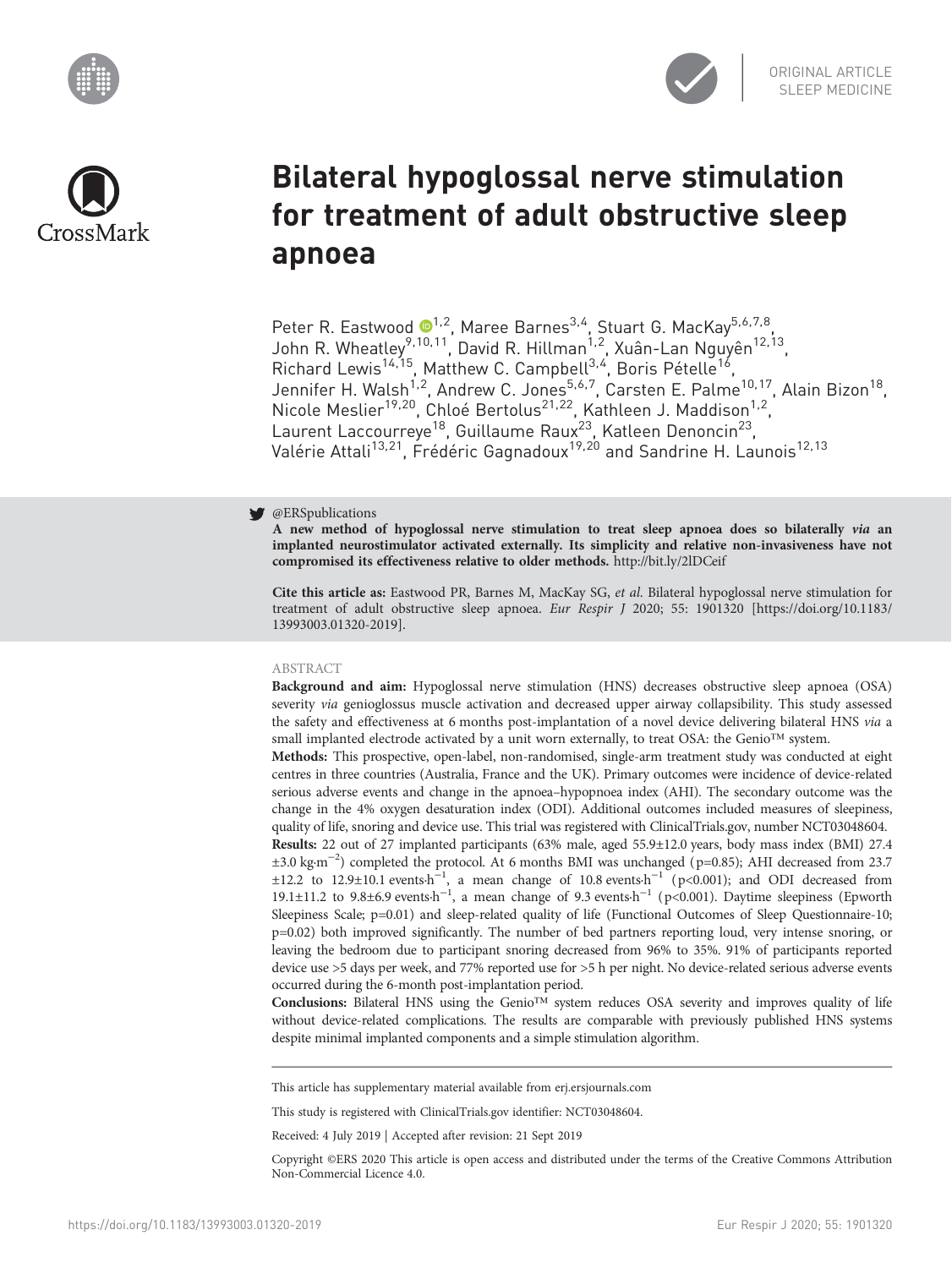# Introduction

Obstructive sleep apnoea (OSA) is a disorder characterised by recurrent episodes of decreased (hypopnoea) or absent (apnoea) inspiratory airflow during sleep. The primary mechanism underlying these events is a sleep-related decrease in pharyngeal muscle activity, which causes narrowing and collapse of the airway in predisposed individuals. The resultant intermittent episodes of arterial oxygen desaturation and repeated disruption of sleep cause excessive daytime sleepiness and other medical comorbidities such as hypertension, depression and stroke [[1](#page-9-0), [2](#page-9-0)].

The goal of OSA treatment is to prevent airway narrowing and/or collapse in order to maintain optimal breathing during sleep, to reduce comorbidities and to relieve associated symptoms. Positive airway pressure (PAP) is recognised as the primary treatment for patients with moderate-to-severe OSA. PAP involves the delivery of air under pressure to the pharynx via a well-fitting mask. This pressure acts as a pneumatic splint, holding the airway open and preventing its collapse. Although a highly efficacious treatment, patients are often uncomfortable using the device and adherence to therapy remains problematic [[3](#page-9-0), [4](#page-9-0)]. For this reason, there is substantial interest in developing alternative treatments for OSA. These include hypoglossal nerve stimulation (HNS), which modulates upper airway collapsibility though neural stimulation of the genioglossus muscle [\[5](#page-9-0)].

Since the first successful use of a HNS system to treat OSA was reported in 2001 [\[6\]](#page-9-0), three HNS systems have been CE-marked. Apnex Medical published the first feasibility study in 2011, reporting a significant decrease in OSA severity and symptoms following implantation with their system [[7](#page-9-0)], but this device did not enter clinical practice because a pivotal study failed to show a between-group difference in the reduction of sleep apnoea, owing to unanticipated improvements in the control group (<ClinicalTrials.gov> number NCT01446601) [[8\]](#page-9-0). Inspire Medical Systems currently manufactures the only United States Food and Drug Administration-approved HNS device for OSA. This device is an implantable, pacemaker-like pulse generator with a sensing lead placed between the external and internal intercostal muscles to detect breathing effort, and a stimulation lead connected to a cuff electrode wrapped around one (unilateral) hypoglossal nerve [\[9\]](#page-9-0). A 60-month outcome study, the STAR trial, reported a significant decrease in OSA severity and symptoms [\[10](#page-9-0)]. ImThera Medical has developed the aura6000™ system, another HNS device. This system does not include a sensing lead and stimulates the hypoglossal nerve with six electrodes at a more proximal location, co-activating the tongue protrusors and retractors (using different stimulation vectors) to stiffen the posterior aspect of the tongue and pharyngeal walls to open the airway [[11\]](#page-9-0). Improvements in OSA severity and symptoms have been reported at 6 months following implantation [\[12\]](#page-9-0).

This article presents the results of a multicentre, prospective, open-label, non-randomised, single-arm OSA treatment study of a novel HNS device, the Genio™ system. It differs favourably from previous HNS devices as it does not require any leads (connective wires between the sensor/cuff electrodes and the pulse generator) and only one incision is required without any tunnelling. Furthermore, stimulation is delivered bilaterally and controlled from an externally worn unit that activates a small implanted battery-free submental stimulator at a predetermined, adjustable rate and duty cycle. This study, the BLAST OSA study (Bilateral Hypoglossal Nerve Stimulation for Treatment of Obstructive Sleep Apnoea) was undertaken to

Correspondence: Peter R. Eastwood, Centre for Sleep Science, School of Human Sciences, University of Western Australia, Crawley, Western Australia 6009, Australia. E-mail: [peter.eastwood@health.wa.gov.au](mailto:peter.eastwood@health.wa.gov.au)

**Affiliations**: <sup>1</sup>Centre for Sleep Science, School of Human Sciences, University of Western Australia, Perth,<br>Australia. <sup>2</sup>West Australian Sleep Disorders Research Institute, Sir Charles Gairdner Hospital, Perth, Australia. <sup>3</sup>Institute for Breathing and Sleep, Austin Hospital, Heidelberg, Australia. <sup>4</sup>University of Melbourne, Parkville, Australia. <sup>5</sup>Illawarra ENT Head and Neck Clinic, Wollongong, Australia. <sup>6</sup>Wollongong Hospital, Illawarra Shoalhaven Local Health District (ISLHD), Wollongong, Australia. <sup>7</sup> Graduate School of Medicine, University of Wollongong, Wollongong, Australia. <sup>8</sup>Woolcock Institute of Medical Research, Glebe, Australia. University of Wollongong, Wollongong, Australia. <sup>8</sup>Woolcock Institute of Medical Research, Glebe, Australia.<br><sup>9</sup>Dept of Respiratory and Sleep Medicine, Westmead Hospital, Westmead, Australia. <sup>10</sup>University of Sydney at Westmead Hospital, Westmead, Australia. 11Ludwig Engel Centre for Respiratory Research, The Westmead Institute for Medical Research, Westmead, Australia. <sup>12</sup>Unité de Somnologie et Fonction Respiratoire, Hopital St Antoine, Paris, France. <sup>13</sup>Sorbonne Université, INSERM, UMRS1158 Neurophysiologie Respiratoire Expérimentale et Clinique, Paris, France. <sup>14</sup>Dept Otolaryngology, Head and Neck Surgery, Royal Perth Hospital, Perth, Australia. <sup>15</sup>Hollywood Private Hospital, Perth, Australia. <sup>16</sup>Service ORL Chirurgie de la Face et du Cou, Hôpital Tenon, AP-HP, Paris, Sorbonne Université, Paris, France. 17The Dept of Otolaryngology Head Neck Surgery, Westmead Hospital, Westmead, Australia. <sup>18</sup>Dept Otolaryngology, Head and Neck Surgery, University Hospital of Angers, Angers, France. 19Dept of Respiratory and Sleep Medicine, University Hospital of Angers, Angers, France. <sup>20</sup>INSERM UMR 1063 "SOPAM", University of Angers, Angers, France.<br><sup>21</sup>AP-HP, Groupe Hospitalier Pitié-Salpêtrière Charles Foix, Service des Pathologies du Sommeil (Département "R3S"), Paris, France. 22AP-HP, Groupe Hospitalier Pitié-Salpêtrière Charles Foix, Service de Stomatologie et Chirurgie Maxillo-faciale, Paris, France. <sup>23</sup>Nyxoah, S.A., Mont-Saint-Guibert, Belgium.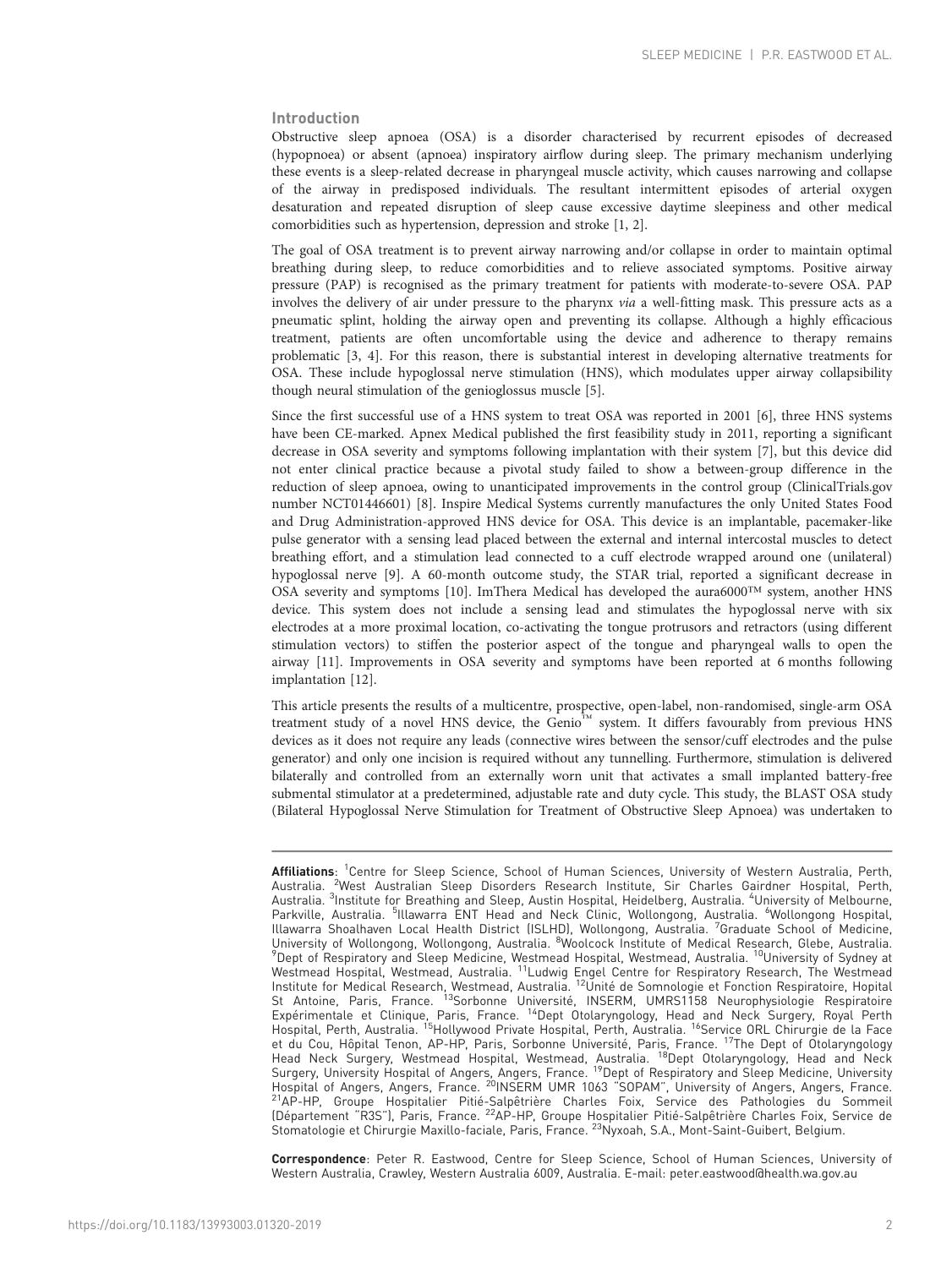<span id="page-2-0"></span>evaluate the safety and effectiveness of the Genio™ system over a period of 6 months in adult participants with moderate-to-severe OSA.

# Methods

#### **Participants**

Participants were recruited from sleep clinics and otolaryngology practices, and were eligible for implantation if they met the following criteria: age 21-75 years; body mass index (BMI) ≤32 kg·m<sup>-2</sup>; obstructive apnoea–hypopnoea index (AHI) 20–60 events·h−<sup>1</sup> and combined central and mixed AHI <10 events·h−<sup>1</sup> ; no positional OSA (defined as nonsupine AHI <10 events·h−<sup>1</sup> and supine AHI≥non-supine-AHI×2); absence of soft palate complete concentric collapse (CCC) during drug-induced sleep endoscopy [[13](#page-9-0)]; and had not tolerated or accepted PAP treatments. For a complete list of inclusion and exclusion criteria see [supplementary table S1](http://erj.ersjournals.com/lookup/doi/10.1183/13993003.01320-2019.figures-only#fig-data-supplementary-materials). An additional inclusion criterion for French sites only was "participants who do not tolerate mandibular advancement devices".

#### Study overview and design

The study design was a multicentre, prospective, open-label, non-randomised, single-arm treatment study. Potential participants were provided with information about the study. If they agreed to take part, they underwent testing to confirm full eligibility during an 8-week period, during which baseline measurements (including baseline polysomnography (PSG)) were obtained. If eligibility was confirmed, participants were surgically implanted with the Genio™ system (Nyxoah SA, Mont-Saint-Guibert, Belgium) under general anaesthesia. The procedure required making a small incision above the hyoid bone and dissecting though the platysma, mylohyoid and geniohyoid muscles to the genioglossus muscle. The hypoglossal nerve branches were then identified and the stimulation unit (figure 1a) sutured in place (more detail given in Study device section). The device was activated 4–6 weeks after implantation, titrated (optimised) at follow-up visits at 2, 3 and 4 months, and outcome measurements obtained at a 6-month follow-up visit [\(figure 2](#page-3-0)) with fixed therapeutic settings on full-night PSG.



FIGURE 1 Submental musculature showing a) the implanted stimulator straddling the genioglossus muscles and hypoglossal nerve branches bilaterally and b) the disposable patch and activation unit. The images are for illustrational purposes only and it should be noted that the surgical anatomy might differ from person to person, thereby requiring adjustment to the specific placement of the implanted stimulator over the hypoglossal nerves.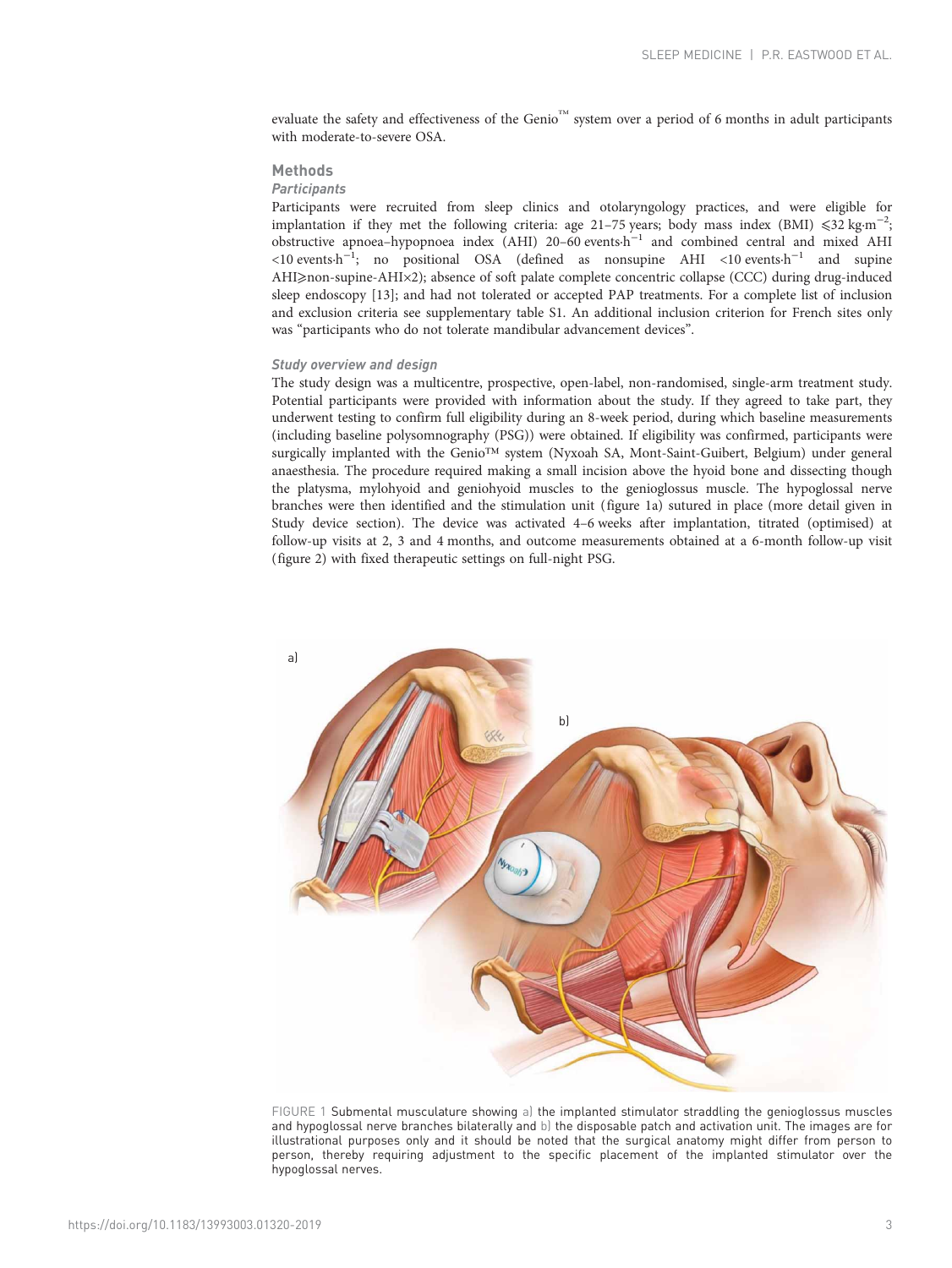<span id="page-3-0"></span>

FIGURE 2 Flow diagram showing study enrolment and participant progress. PSG: polysomnography; DISE: drug-induced sleep endoscopy.

#### **Outcomes**

The primary outcome measures were the incidence of device-related serious adverse events (SAEs) and the change in AHI. The secondary outcome measure was the change in the 4% oxygen desaturation index (ODI). Additional outcome measures were changes in time spent at an oxygen desaturation <90%; sleep efficiency; sleep fragmentation using the arousal index; daytime sleepiness using the Epworth Sleepiness Scale (ESS); sleep-related quality of life using the Functional Outcomes of Sleep Questionnaire (FOSQ)-10; partner-reported snoring; and the number of participants considered "responders" to the therapy, defined using the established standard for similar studies of surgical outcomes in OSA of ≥50% reduction in mean AHI and an AHI of <20 events $h^{-1}$  [[14](#page-10-0)]. An objective measurement of the time spent using the device each night could not be obtained with the current generation of the device. For this reason, nightly usage of the Genio™ system was evaluated though a usability questionnaire completed by the participants at 6 months of the number of hours used per night and the number of nights used per week.

# Study device

The Genio™ system consists of a stimulation unit [\(figure 1a](#page-2-0)) surgically implanted in the submental region, positioned over the genioglossus muscles with its stimulating electrodes proximate to both the left and right hypoglossal nerve branches. This electrode positioning was adjusted with the aid of a nerve integrity monitor system. In order to stimulate the nerves, the implanted stimulation unit receives energy pulses transmitted transdermally from an external activation unit, which can be attached to an adhesive disposable patch and which is placed under the chin by the participant prior to going to sleep [\(figure 1b](#page-2-0)). These are removed by the participant in the morning, the disposable patch is discarded, and the activation unit recharged for its next use ([supplementary figure S1\)](http://erj.ersjournals.com/lookup/doi/10.1183/13993003.01320-2019.figures-only#fig-data-supplementary-materials).

The activation unit holds participant-specific stimulation parameters that are preprogrammed and which are adjusted wirelessly. Device programming and adjustments occurred during awake titrations as well as during in-lab PSG studies performed prior to the 6-month end-point visit. During PSG studies stimulation parameters were refined until settings were obtained that did not wake the participant and maintained upper airway patency and oxyhaemoglobin saturation. Stimulation "on" time (train length) and stimulation "off" time (train interval) was preprogrammed based on each participant's breathing frequency measured during unobstructed breathing when asleep ([supplementary figure S2](http://erj.ersjournals.com/lookup/doi/10.1183/13993003.01320-2019.figures-only#fig-data-supplementary-materials)). The device is a constant voltage source with intensity of the stimulation mainly controlled by the pulse amplitude, represented by the percentage of the maximal amount of energy that can be delivered to the nerve by the implanted stimulator considering its relative position and the impedance between the electrodes and the nerve [\(supplementary table S2\)](http://erj.ersjournals.com/lookup/doi/10.1183/13993003.01320-2019.figures-only#fig-data-supplementary-materials). Most participants needed time to reach tolerance of stimulation therapy levels; hence optimisation took up to 4 months.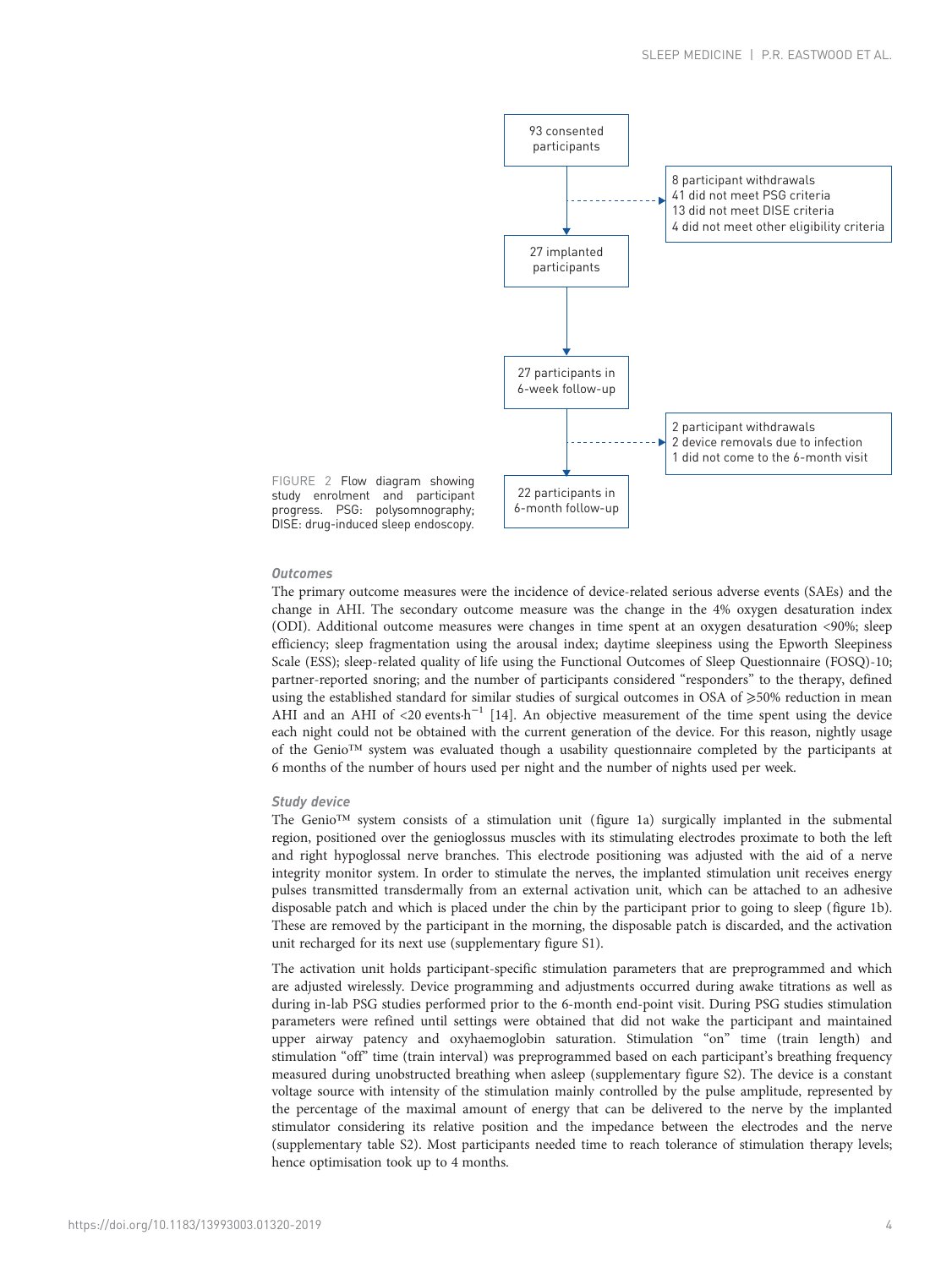# Sleep recordings and scoring

All PSG results in this publication were generated from sleep studies scored by an independent core laboratory (Registered Sleepers, Leicester, NC, USA). Participants were included in the trial based on 2014 American Academy of Sleep Medicine (AASM) recommended scoring guidelines [\[15\]](#page-10-0). However, to permit more direct comparison with available literature [[9\]](#page-9-0), all results presented in this paper are based on the 2014 AASM acceptable scoring guidelines (additional details can be found [in the supplementary material](http://erj.ersjournals.com/lookup/doi/10.1183/13993003.01320-2019.figures-only#fig-data-supplementary-materials)) [[15\]](#page-10-0).

#### Statistical analysis

In order to detect a clinically meaningful reduction of ⩾15 events·h−<sup>1</sup> in AHI with 90% power at a 5% level of significance, and assuming a standard deviation of 20 events·h<sup>-1</sup>, a total sample size of 21 subjects was required to test the null hypothesis. Allowing for a 15% drop-out, 25 subjects were included.

The changes from baseline to 6 months after surgery in AHI, ODI, the ESS and FOSQ-10 were calculated for each participant. p-values from a paired t-test were provided for the different measures and all data were presented as mean±SD, unless otherwise stated. Safety-related analyses were performed on an intention-to-treat basis and included all participants who underwent study procedures with data available for analysis (n=27). Modified intention-to-treat analyses were performed on all other measures by excluding two participants in whom no titration was performed (*i.e.* no PSG data available post-implant) and three participants who withdrew prior to the 6-month PSG study (*i.e.*  $n=22$ ). Additional analyses were undertaken on a per-protocol basis in participants without any major protocol deviation and good compliance with the therapy  $(n=19)$  (additional details can be found [in the supplementary material](http://erj.ersjournals.com/lookup/doi/10.1183/13993003.01320-2019.figures-only#fig-data-supplementary-materials)).

#### Study oversight and approvals

A clinical events committee independently reviewed any adverse events. The clinical events committee consisted of three experienced and recognised ear, nose and throat surgeons and sleep medicine specialists. All individuals provided written, informed consent prior to participation in the study, which was conducted in compliance with ISO14155:2011 and approved by the ethics committees at all centres. Additional details can be found [in the supplementary material](http://erj.ersjournals.com/lookup/doi/10.1183/13993003.01320-2019.figures-only#fig-data-supplementary-materials).

# Results

## Participant characteristics

Between April 2017 and February 2018, seven centres in France and Australia screened 93 participants into the study (one centre was activated in the UK, but did not enrol any participants) [\(supplementary](http://erj.ersjournals.com/lookup/doi/10.1183/13993003.01320-2019.figures-only#fig-data-supplementary-materials) [table S3\)](http://erj.ersjournals.com/lookup/doi/10.1183/13993003.01320-2019.figures-only#fig-data-supplementary-materials). 66 participants failed the screening after consent and did not receive an implant [\(supplementary](http://erj.ersjournals.com/lookup/doi/10.1183/13993003.01320-2019.figures-only#fig-data-supplementary-materials) [table S4\)](http://erj.ersjournals.com/lookup/doi/10.1183/13993003.01320-2019.figures-only#fig-data-supplementary-materials). The most common reasons for this were CCC at the soft palate and participant AHI results outside the allowed screening range (based on full-night PSG). 27 participants were implanted with the Genio™ system [\(figure 2](#page-3-0)).

Among the 27 implanted participants, 22 reached the 6-month follow-up visit ([figure 2](#page-3-0)). Two participants exited the study prior to the first post-implant PSG due to procedure-related infections. One participant was withdrawn from the study due to non-study-related behavioural issues. Another one should not have been implanted, since only limited HNS response was observed during the surgery, and was subsequently withdrawn from the study. Finally, one participant was withdrawn as they failed to return for the 6-month end-point visit despite numerous attempts from the centre to re-establish contact with the participant.

The demographics of the 27 participants implanted with the Genio™ system are presented in [table 1](#page-5-0). The mean age was 55.9±12.0 years; mean BMI 27.4±3.0 kg·m<sup>-2</sup>; 63.0% (17 out of 27) were male; and 88.9% (24 out of 27) were Caucasian. In the 22 who reached the 6-month follow-up visit, BMI was unchanged when compared to baseline, being 27.73 and 27.67 kg⋅m<sup>-2</sup>, respectively (p=0.85).

# Primary outcomes

No device-related SAEs occurred during the 6 months post-implantation. Three out of the 27 implanted participants experienced four SAEs related to the surgical procedure: three were local infections at the surgical site necessitating explantation of the devices at 2 and 3 months after implantation, including two participants at the same centre. The corresponding SAEs were resolved without further sequelae. The fourth procedure-related SAE was impaired swallowing, which led to a 1-day prolongation of implantation-related hospitalisation. This SAE resolved spontaneously without further sequelae. The most frequent procedure-related non-serious adverse events that occurred in implanted participants were impairment or painful swallowing (30% of participants), dysarthia (26% of participants), haematoma (19% of participants) and swelling or bruising around the incision site (19% of participants). Among the device-related non-serious adverse events, 30% of participants experienced local skin irritation due to the disposable patch, which resolved in all cases except one, which remained present at the 6-month visit. The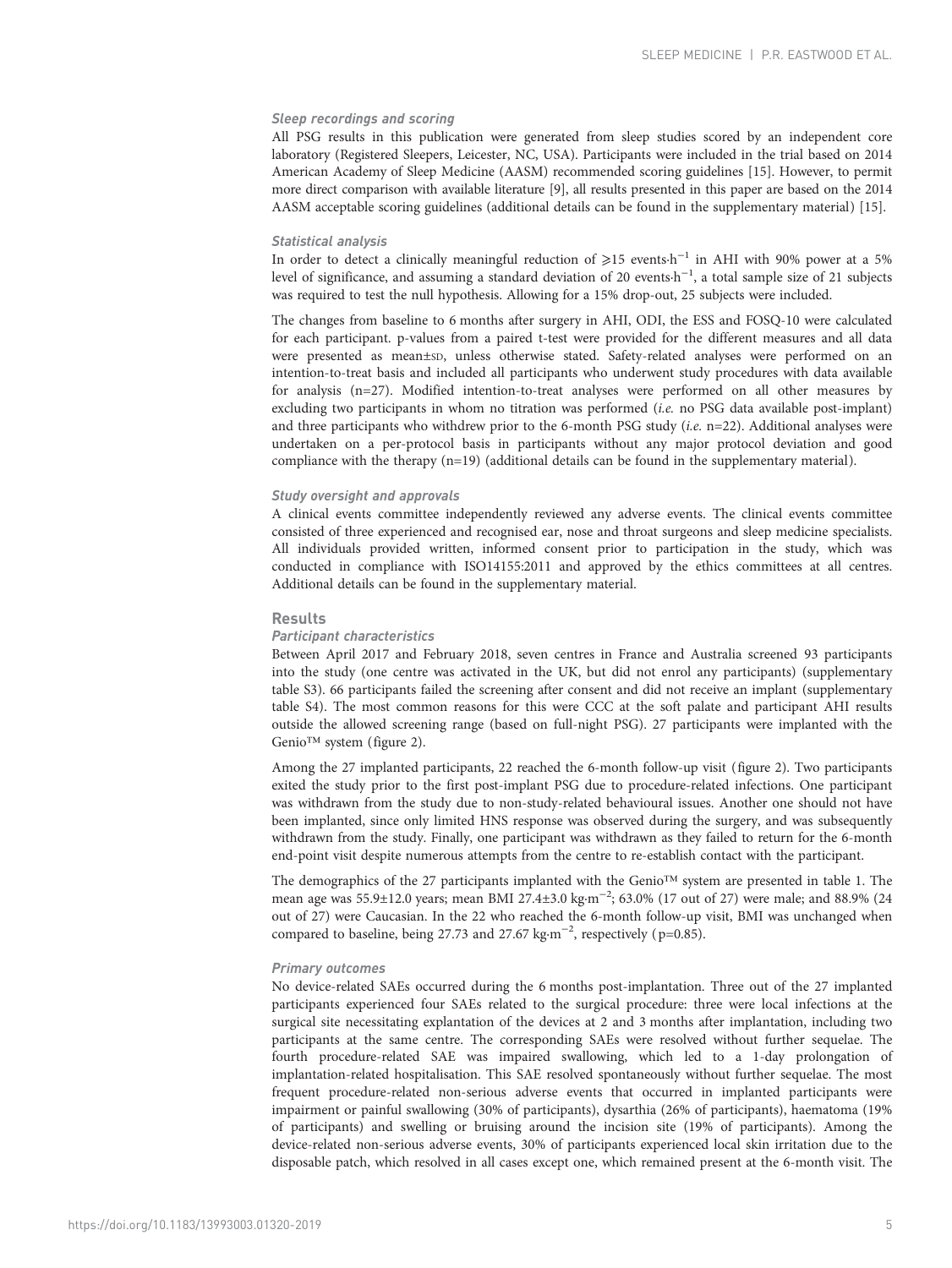<span id="page-5-0"></span>

| TABLE 1 Demographic and baseline characteristics |                    |
|--------------------------------------------------|--------------------|
| $55.9 \pm 12.0$<br>63 (17/27)                    | 58.5 (32.5 - 74.7) |
| $27.4 \pm 3.0$                                   | 28.1 (20.7-32.3)   |
| $130.4 \pm 17.5$                                 | 130.0 (86.0-177.0) |
| $78.1 \pm 6.6$                                   | 78.0 (61.0-90.0)   |
| $39.0 \pm 4.2$ [n=24]                            | 39.5 (32.0-48.0)   |
| 88.9 (24/27)                                     |                    |
| $11.1$ $(3/27)$                                  |                    |
|                                                  |                    |

Data are presented as mean±sp, %  $(n/N)$  or median (range), unless otherwise stated. BMI: body mass index; BP: blood pressure.

events of skin irritation were resolved without any treatment or with topical medication and, in two cases, temporarily suspending use of the disposable patch. Other non-serious device-related adverse events included tongue abrasion (11% of participants), tongue fasciculations (11% of participants) and discomfort due to electrical stimulation (11% of participants) ([supplementary table S5\)](http://erj.ersjournals.com/lookup/doi/10.1183/13993003.01320-2019.figures-only#fig-data-supplementary-materials). There were no instances of extrusion of the stimulation unit or the sutures used to hold it in place.

Mean AHI decreased from baseline to the 6-month PSG from 23.7±12.2 to 12.9±10.1 events·h−<sup>1</sup> ( p<0.0001) (table 2 and [figure 3](#page-6-0)); the mean individual percentage decrease was 47.3% (median 48.6%). When examined using a per-protocol analysis  $(n=19)$  the mean AHI decreased from 22.2 $\pm$ 12.0 to 11.0±9.5 events·h−<sup>1</sup> from baseline to the 6-month PSG, respectively ( p<0.0001) ([supplementary table S6](http://erj.ersjournals.com/lookup/doi/10.1183/13993003.01320-2019.figures-only#fig-data-supplementary-materials) [and supplementary figure S3\)](http://erj.ersjournals.com/lookup/doi/10.1183/13993003.01320-2019.figures-only#fig-data-supplementary-materials); the mean individual percentage decrease was 51.4% (median 55.1%). The responder rate was 50.0% (11 out of 22) for the modified intention-to-treat analysis and 57.9% (11 out of 19) for the per-protocol analysis. Additionally, the therapy resulted in 11 participants with a residual AHI <15 events·h−<sup>1</sup> , four participants with AHI <10 events·h−<sup>1</sup> and three participants with AHI <5 events·h−<sup>1</sup> .

#### Secondary outcome

Mean ODI decreased from baseline to the 6-month PSG from 19.1±11.2 to 9.8±6.9 events⋅h<sup>-1</sup> (p<0.0001) (table 2 and [figure 4](#page-6-0)); the mean individual percentage decrease was 43.3% (median 47.2%). Using the per-protocol analysis (n=19) the mean ODI decreased from 18.2±10.4 to 8.0±5.4 events·h<sup>-1</sup>, from baseline

TABLE 2 Outcome measures for modified intention-to-treat analyses

# Baseline 6 months Mean difference (95% CI) p-value Subjects n 22 22 Sleep disordered breathing AHI events·h<sup>-1</sup> 23.7±12.2 12.9±10.1 10.8 (14.6-7.0) <0.0001 ODI events-h<sup>-1</sup> 19.1±11.2 9.8±6.9 9.3 (13.1–5.5) <0.0001<br>  $S_{a0}$  <90% % time 5.0±6.0 2.1±3.0 2.9 (4.6–1.3) 0.0015  $S_{a0_2}$  <90% % time  $5.0\pm6.0$  2.1 $\pm3.0$  2.9 (4.6–1.3) 0.0015<br>Apnoea index events h<sup>-1</sup> 10.1 $\pm10.2$  5.6 $\pm8.4$  4.8 (9.2–0.4) 0.0334 Apnoea index events·h<sup>-1</sup> Hypopnoea index events·h−<sup>1</sup> 12.5±8.9 7.6±6.2 4.9 (8.1–1.7) 0.0049 Symptoms ESS 11.0±5.3# 8.0±5.4 3.0 (5.7–0.8) 0.0113 FOSQ-10 15.3±3.3 17.2±3.0 1.9 (0.4–3.4) 0.0157 Sleep architecture Sleep efficiency % 84.0±10.8 87.3±8.9 3.2 (0.01–6.4) 0.0494 NREM stage 1 % 13.1±7.9 8.2±4.0 5.0 (8.3–1.7) 0.0053 NREM stage 2 % 60.9±8.7 67.6±9.5 6.7 (2.2–11.3) 0.0058 NREM stage 3 % 8.2±6.9 3.5±4.3 4.7 (6.6–2.7) <0.001 REM % 17.8±6.4 20.7±7.3 2.9 (−0.3–6.2) 0.0782 Arousal index events·h−<sup>1</sup> 28.7±11.5 16.0±8.0 12.7 (16.6–8.9) <0.0001

Data are presented as mean±sp or mean (95% CI), unless otherwise stated. AHI: apnoea-hypopnoea index; ODI: 4% oxygen desaturation index;  $S_{a0}$ , <90%: proportion of the night spent at an oxygen saturation <90%; ESS: Epworth Sleepiness Scale; FOSQ-10: 10-item Functional Outcomes of Sleep Questionnaire; NREM: non-rapid eye movement; REM: rapid eye movement. #: n=21.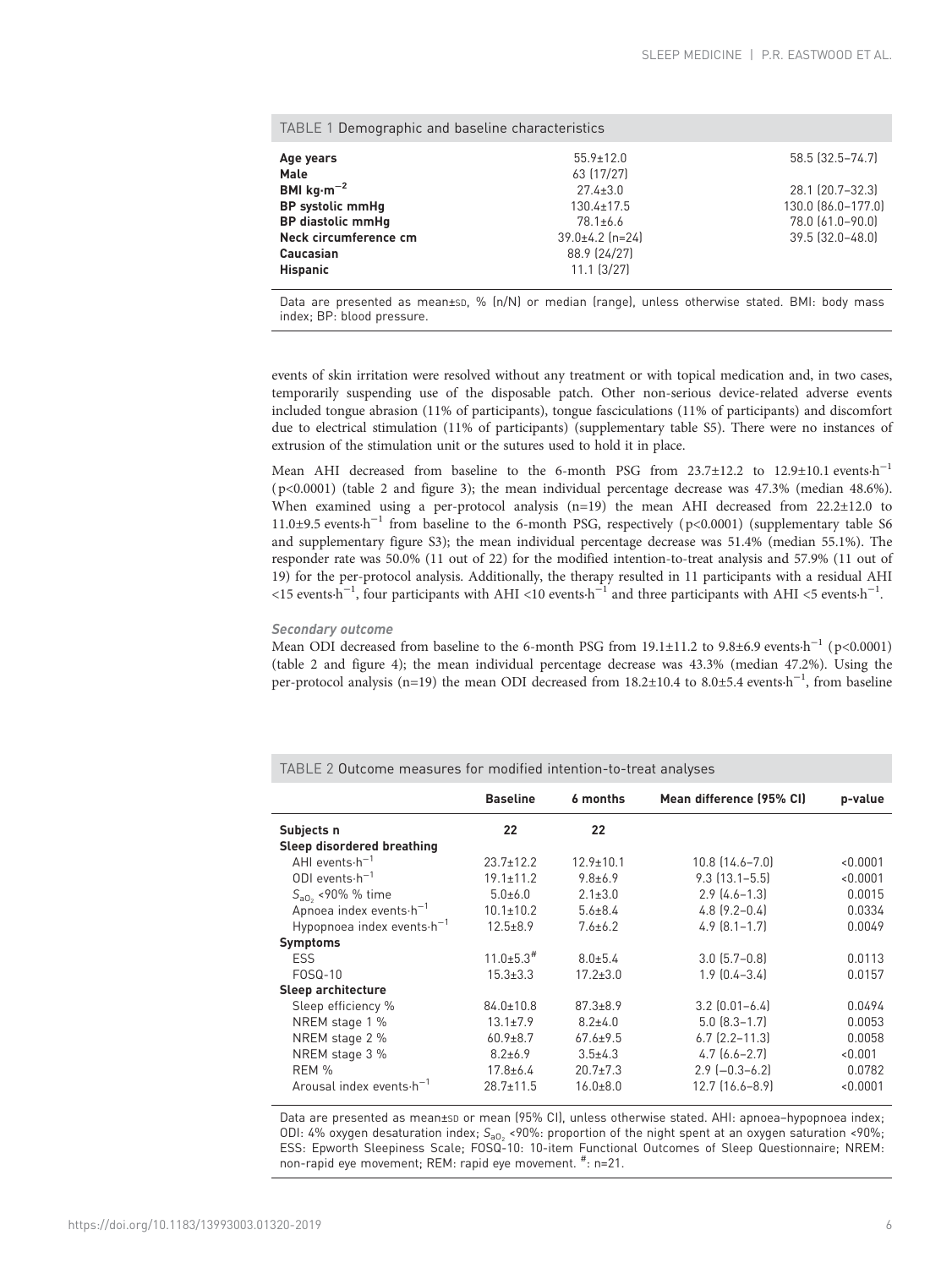<span id="page-6-0"></span>

to the 6-month PSG, respectively ( p<0.0001) [\(supplementary table S6 and supplementary figure S4\)](http://erj.ersjournals.com/lookup/doi/10.1183/13993003.01320-2019.figures-only#fig-data-supplementary-materials); the mean individual percentage decrease was 50.6% (median 56.0%).

# Additional outcomes

participant using

The ESS decreased from 11.0±5.3 to 8.0±5.4, a mean change of 3.3 (95% CI 0.8–5.7, median 1.0;  $p=0.0113$ ), whereas the FOSQ-10 score increased from 15.3 $\pm$ 3.3 to 17.2 $\pm$ 3.0, a mean change of 1.9 (95%) CI 0.4–3.4, median 1.0; p=0.0157) ([table 2](#page-5-0)). The apnoea index, hypopnoea index, arousal index and time spent with proportion of the night spent at an oxygen saturation <90% significantly decreased (all p<0.05) [\(table 2\)](#page-5-0). Sleep efficiency increased, the proportion of the night spent in non-rapid eye movement (NREM) stage 1 and NREM stage 3 sleep decreased and the proportion of the night spent in NREM stage 2 and rapid-eye movement (REM) sleep increased (all p<0.05) [\(table 2\)](#page-5-0). Bed partners reporting loud, very intense snoring, or leaving the bedroom due to partner snoring decreased from 96% at baseline to 35% at



desaturation index (ODI) for each<br>participant from baseline to participant from 6 months post-implantation. Each line represents an individual<br>participant using modified participant intention-to-treat analyses (n=22).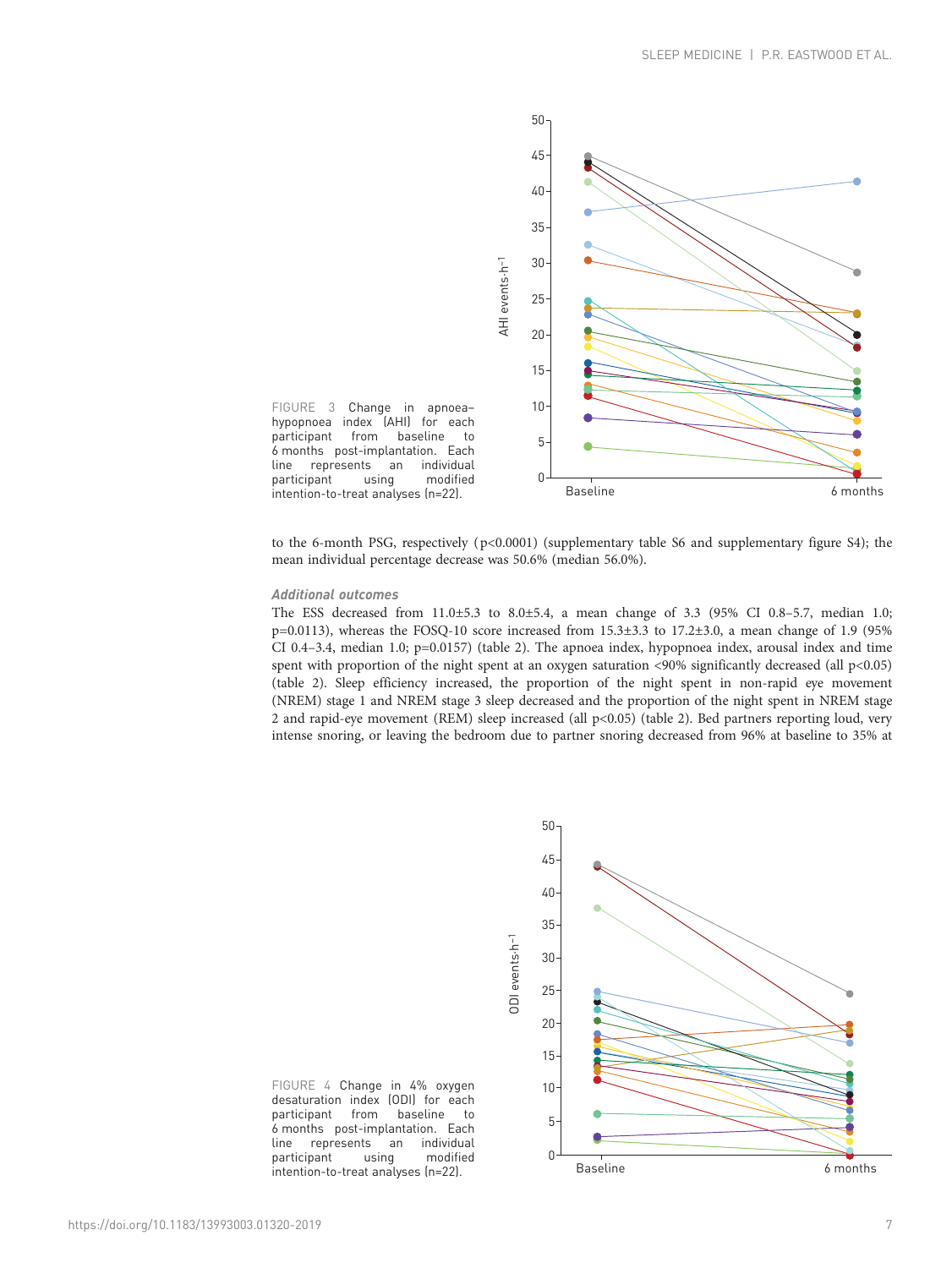6 months post-implantation [\(supplementary table S7](http://erj.ersjournals.com/lookup/doi/10.1183/13993003.01320-2019.figures-only#fig-data-supplementary-materials)). Finally, at 6 months post-implantation 91% of participants reported using the Genio™ system >5 days a week and 77% reported a nightly use of >5 h per night.

# **Discussion**

The safety profile of the Genio™ system was favourable, given the absence of any device-related SAEs over the course of the study. The four procedure-related SAEs were resolved without further sequelae. This procedure-related SAE occurrence compares favourably with other HNS device reports [[9](#page-9-0), [12\]](#page-9-0). The two local infections requiring explantation of the device occurred at the one centre and were judged by the clinical events committee to be related to the surgical procedure rather than the device itself. The non-serious procedure-related AEs were anticipated with the type of upper airway surgery performed under general anaesthesia. All non-serious device-related adverse events, including local skin irritation due to the disposable patch, were resolved, except one where irritation remained evident at the 6-month visit. Stimulation could be initially experienced as uncomfortable to some participants, but often resolved with simple device parameter adjustments. Despite these minor side-effects, usage of the therapy was high, with 91% of participants using the system >5 days a week and 77% reporting using it >5 h per night. This exceeds most reports of adherence to PAP treatment, with patient compliance ranging from 29% to 83% [\[3,](#page-9-0) [16](#page-10-0)–[18](#page-10-0)], although recent data from patients undergoing standard clinical care but using current PAP technology suggests that short-term (90-day) adherence rates are ∼75% in individuals who accept PAP therapy [[19\]](#page-10-0).

There were improvements in the primary and secondary performance end-points at 6 months post-implantation. The mean individual percentage decrease in these measures was 47.3% and 43.3%, respectively, for the modified intention-to-treat analyses (n=22) and 51.4% and 50.6%, respectively, for the per-protocol analyses (n=19). The magnitude of change is similar to that reported by studies using other HNS devices, which range from 52% to 62% decrease in AHI and from 45% to 52% decrease in ODI [[7, 9,](#page-9-0) [21](#page-10-0), [22](#page-10-0)]. The number of overnight titration visits to achieve these results is similar to that reported for other available HNS systems [\[23](#page-10-0)].

The improvements in objective measures of OSA severity were accompanied by improvements in symptoms. Specifically, the mean ESS score at the 6-month visit was below the threshold of 10 defined in the literature as being equivalent to a normal population [[24](#page-10-0)]. In addition, although the 1.9-point increase in the FOSQ-10 score just failed to meet the two-point standard threshold for a clinically meaningful improvement quality of life [\[25](#page-10-0)] in the modified intention-to-treat analysis, the per-protocol analysis showed an increase of 2.5 points. This clinically significant improvement in quality of life is similar to improvements reported with other device usage [\[7](#page-9-0), [9](#page-9-0), [22, 26](#page-10-0)]. These changes were accompanied by decreases in partner-reported snoring intensity and improvements in sleep architecture, specifically an increase in sleep efficiency and REM sleep, and a decrease in stage 1 sleep and in the number of arousals. Such changes are generally consistent with those reported in studies with other devices [[7,](#page-9-0) [27](#page-10-0)].

Compared to other implantable HNS devices the Genio™ system has four main differences. Firstly, rather than the unilateral stimulation offered by previous systems, the Genio™ system delivers bilateral HNS. This is achieved by the implantable stimulation unit that sits like a "saddle on a horse" over the genioglossus muscles near their insertion on the mandible, such that its stimulating electrodes face both the left and the right distal (medial) hypoglossal nerve branches. This approach, using paddle electrodes, differs from other systems which are based on unilateral stimulation of the hypoglossal nerve as the cuff electrode is positioned around only one hypoglossal nerve branch, usually the right [\[7](#page-9-0), [9](#page-9-0), [12](#page-9-0)]. While no studies have directly compared the effects on airway patency of bilateral versus unilateral HNS, several findings support the notion that bilateral stimulation might result in an improved response. For example, studies using unilateral HNS have reported that when tongue protrusion occurs in a more anterior motion (i.e. bilateral movement) rather than to the left or right, a better outcome is achieved [[28, 29\]](#page-10-0). The improved response could be due to a number of factors including the difference in type of electrodes (paddle versus cuff), the applicable location of the cuff electrode on the hypoglossal nerve and resultant activation of different sets of pharyngeal muscles [\[30\]](#page-10-0); recruitment of genioglossus muscle fibres that receive innervation from the hypoglossal nerve on the contralateral side (i.e. cross-talk from right to left) [\[31\]](#page-10-0); or greater movement of the soft palate with forward motion of the tongue as a consequence of improved coupling of the palatoglossus muscle in the soft palate with the muscles of the lateral tongue body [\[32](#page-10-0), [33](#page-10-0)]. The more symmetrical muscle activation provided by the bilateral nature of the HNS delivered by the system has positive implications for patient comfort and functionality. Notably, as with other HNS devices, this device is designed to stimulate the hypoglossal nerve rather than the muscle directly. Indeed, the energy delivered by the device is insufficient to generate muscle activation though direct stimulation.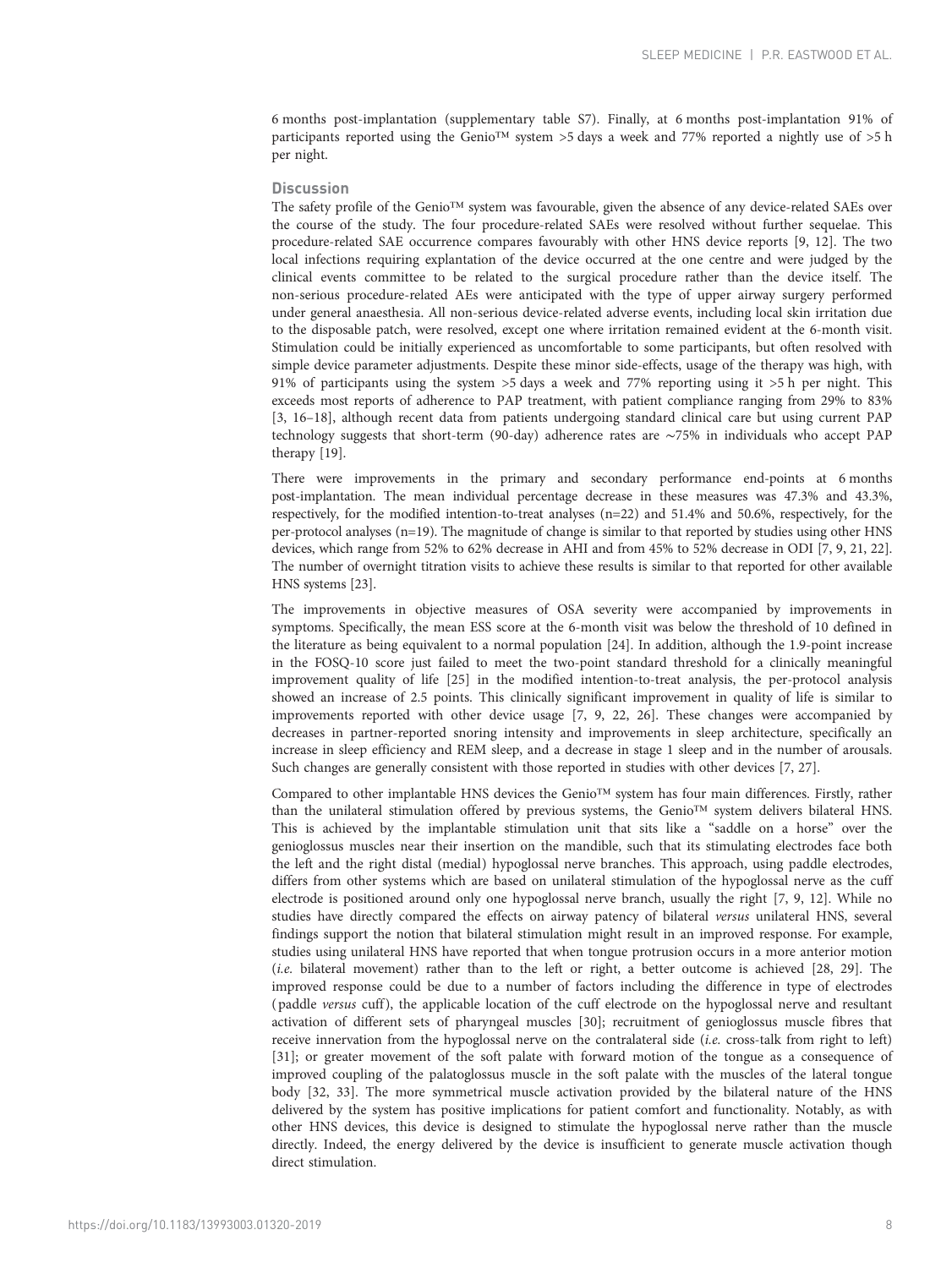A second difference between the Genio™ system and other HNS devices it that it stimulates only the genioglossus muscle, as a result of positioning the stimulating paddle electrodes close to the insertion of the distal hypoglossal nerve into the genioglossus muscle. In contrast, other systems use cuff electrodes placed around more proximal segments of the hypoglossal nerve resulting in stimulation of additional upper airway muscles with a consequent variety of movement patterns of the upper airway structures, including the tongue [\[28, 33](#page-10-0)–[35\]](#page-10-0). Despite these differences in approach the magnitude of therapeutic response appears to be similar [[7](#page-9-0), [9,](#page-9-0) [20](#page-10-0)–[22](#page-10-0)], possibly reflecting the central importance of genioglossus stimulation and the favourable functional effects of the bilateral stimulation offered by the Genio™ system, as discussed in the previous paragraph.

The third unique feature of the Genio™ system is that the small stimulation unit, incorporating electrodes and a receiver, is the only implanted component and has no battery. It is implanted via a short midline submental incision and positioned proximate to the distal hypoglossal nerves. This electrode is activated transdermally by an activation unit that is worn externally. This differs from other devices which require surgical implantation of a unilateral cuff electrode around the hypoglossal nerve via a lateral submandibular incision which, in turn, are connected by at least one lead, which is tunnelled subcutaneously, to the implanted stimulator powered by an internal non-rechargeable battery and, in some of the HNS systems, to implanted respiratory sensing leads [[7](#page-9-0), [9](#page-9-0), [12](#page-9-0)]. While no direct comparisons between systems have yet been made, it is possible that patients undergoing HNS using the Genio™ system will have relatively shorter surgery time, smaller and fewer incisions, faster healing time and less procedure-related post-operative pain. The external stimulation unit of the Genio™ system can be serviced readily, while servicing of the implanted stimulators of all these other systems (for example, for battery or system malfunction or device or firmware upgrade) would require explantation of the unit.

The fourth difference between the Genio™ system compared to others is that it delivers intermittent stimulation at a preprogrammed adjustable rate and duty cycle. Specifically, the system is programmed to deliver stimulation at a fixed rate, adjusted to be near the participant's own breathing frequency during unobstructed breathing when asleep. Stimulation duration is fully adjustable, but in the present trial was maintained at 70% of the total respiratory cycle time for most participants. This lengthy duty cycle was adopted in the knowledge that the participant's own rate would vary overnight, but still ensure stimulation for at least part of each inspiration. The cyclical pauses between stimulations were provided to allow for rest periods between muscle contractions. As such, stimulation is not systematically synchronised with the participant's breathing frequency, with stimulation occurring at variable periods in the respiratory cycle depending on the breathing frequency at any given time. This differs from other devices which deliver intermittent stimulation synchronised with inspiration as detected by respiration sensing leads [[7, 9](#page-9-0)] or by delivering near-constant stimulation by cycling stimulation between multiple electrode combinations [[12](#page-9-0)]. Advantages of the dispensing with inspiratory synchronisation by the Genio™ system via its predetermined adjustable rate and duty cycle approach is removal of the need for implanted respiratory effort sensing leads which add complexity, invasiveness and vulnerability to failure.

Despite the marked difference in modes of delivery of HNS, the magnitude of therapeutic response between these different devices appears to be similar [[7](#page-9-0), [9,](#page-9-0) [20](#page-10-0)–[22\]](#page-10-0). This may be surprising, given the common belief that the pharyngeal airway is most vulnerable to collapse at end-expiration when the calibre of airway is thought to be at its smallest [[36](#page-10-0)–[39](#page-10-0)]. However, this pattern is not always observed and several studies have reported substantial inter- and intra-subject variability in the relationship of pharyngeal cross-sectional area to phase of respiration [\[36, 37](#page-10-0), [40\]](#page-10-0). It is likely that the specific relationship between airway size, collapsibility and respiratory phase is a consequence of the relative contributions of a number of factors including transmural pressure gradients; pharyngeal muscle recruitment; lung volume; airway anatomy; head, neck and body posture; and sleep state [\[37, 39](#page-10-0), [41](#page-10-0), [42\]](#page-10-0), which will vary between and within individuals.

The study has several limitations. By design the study was observational and did not have a control group. However, given the promising results to date, the next step would be to undertake a larger trial with possible control group and longer-term follow-up to confirm the findings of the current study. While the study did not reach its predefined target AHI reduction of 15 events·h−<sup>1</sup> used to compute the study sample size, it should be noted this was used only for estimate statistical power and the study achieved a statistically significant reduction in AHI.

In conclusion, the BLAST OSA study has demonstrated the safety and performance of the Genio™ system, associated with high adherence in participants with moderate-to-severe OSA and who have either not tolerated, failed or refused PAP therapy. The study showed significant reduction of OSA severity and improvement of sleepiness and quality of life, while keeping an acceptable safety profile. These results are consistent with previously published HNS systems, from which the Genio™ system offers distinct,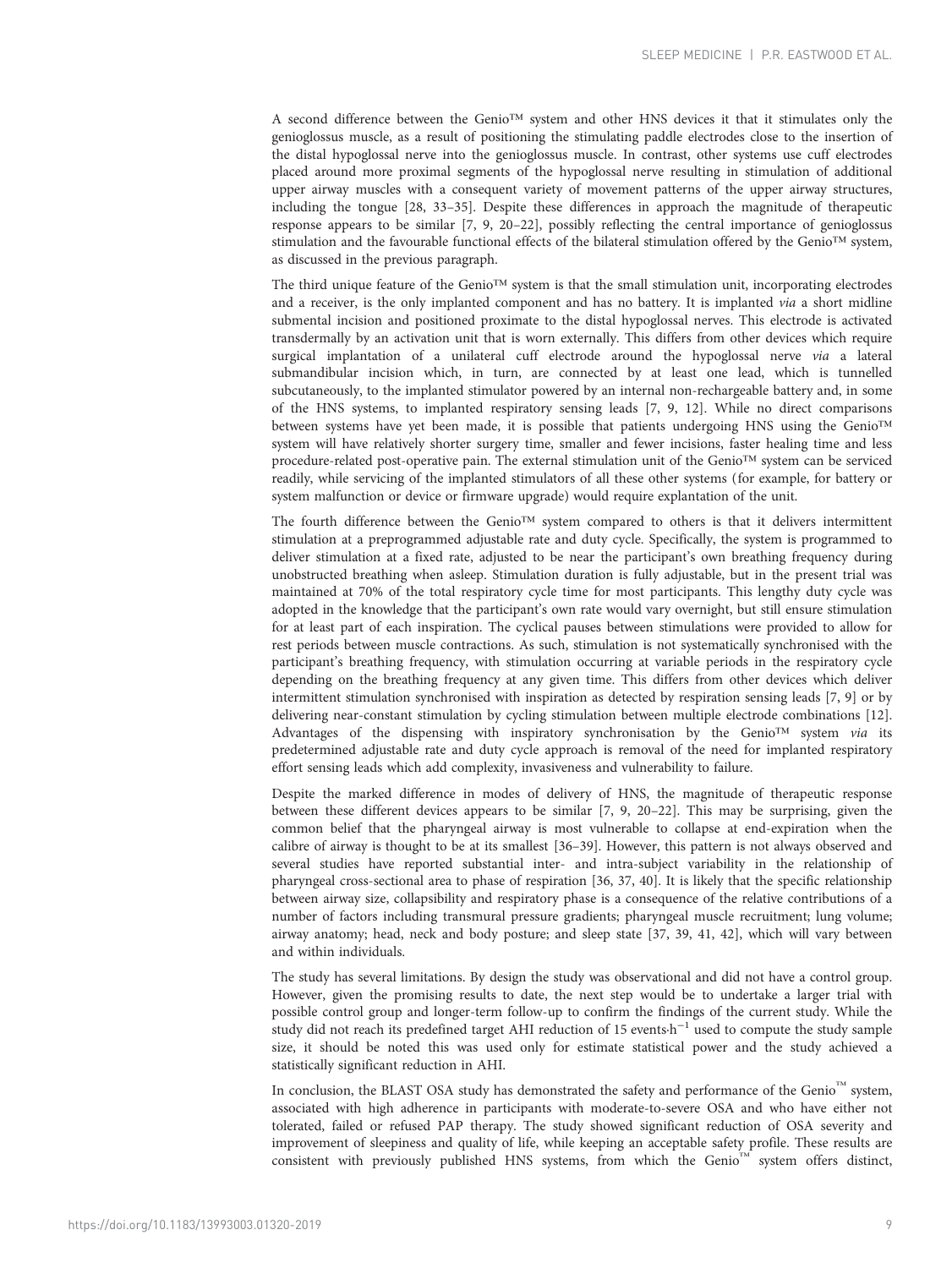<span id="page-9-0"></span>potentially advantageous differences. These include 1) bilateral rather than unilateral HNS; 2) minimal implanted components which are battery-less, with the activation unit worn externally; and 3) stimulation provided at a predetermined, adjustable rate and duty cycle rather than requiring inspiratory synchronisation with attendant implanted sensing leads. All these changes act to decrease the complexity and invasiveness of HNS application and simplify and facilitate maintenance of the system. Our findings suggest that these simplifications have been made without compromising safety or effectiveness.

Given the results of this study, the limitations of the existing treatment options, and the negative health and wellbeing consequences of leaving significant OSA untreated, the Genio™ system may be considered as a valid treatment option to treat OSA in a targeted population.

Acknowledgements: The BLAST OSA investigator team wishes to acknowledge the support from the Nyxoah (Mont-Saint-Guibert, Belgium) team, including Lucie Mortiaux, Jean-Marie Neyens, Tommy Rabon, Charles Czank, William Johnston, Rémi Renard and Nathalie Gilat.

Conflict of interest: P.R. Eastwood reports support for undertaking trials from Nyxoah SA, during the conduct of the study; support for undertaking trials from Oventus Pty Ltd and Zelda Therapeutics, outside the submitted work. M. Barnes has nothing to disclose. S.G. MacKay reports grants from NHMRC and Garnett-Passe RWF (conjoint grant), outside the submitted work. J.R. Wheatley reports grants from Nyxoah, during the conduct of the study. D.R. Hillman reports support for undertaking trials from Nyxoah SA, during the conduct of the study; support for undertaking trials from Oventus Pty Ltd and Zelda Therapeutics, outside the submitted work. X-L. Nguyên reports grants from Serenity Medical Services, during the conduct of the study. R. Lewis reports personal fees from Nyxoah SA, during the conduct of the study. M.C. Campbell reports personal fees from Nyxoah, outside the submitted work. B. Pételle reports consultancy fees from Bluesom, support for meeting attendance from Nyxoah, outside the submitted work. J.H. Walsh reports support for undertaking trials from Nyxoah SA, during the conduct of the study; support for undertaking trials from Oventus Pty Ltd and Zelda Therapeutics, outside the submitted work. A.C. Jones reports personal fees from Nyxoah, during the conduct of the study. C.E. Palme reports personal fees from Nyoxah, during the conduct of the study. A. Bizon has nothing to disclose. N. Meslier has nothing to disclose. C. Bertolus has nothing to disclose. K.J. Maddison has undertaken sponsored research projects for Nyxoah Pty Ltd, during the conduct of the study; has undertaken sponsored research projects for Nyxoah Pty Ltd, Oventus Pty Ltd and Zelda Pty Ltd, and reports grants from Sir Charles Gairdner Hospital and Australian and New Zealand College of Anaesthetists, outside the submitted work. L. Laccourreye reports non-financial support from Medtronic France and Integra LifeSciences Services, outside the submitted work. G. Raux has nothing to disclose. K. Denoncin has nothing to disclose. V. Attali reports personal fees for consultancy from Nyxoah, during the conduct of the study; personal fees for lectures from Resmed, institutional fees for research from Imthera, outside the submitted work. F. Gagnadoux has nothing to disclose. S.H. Launois is an employee of Serenity Medical Services/Bioserenity, reports personal fees for lectures from Cidelec, travel and/or meeting expenses from Vitalaire, S2A Santé Asten La Poste and UCB Pharma, grants from Resmed, outside the submitted work.

Support statement: This study trial was funded by Nyxoah S.A. P.R. Eastwood is funded by a National Health and Medical Research Council Senior Research Fellowship (number 1136548). S.G. MacKay is a Chief Investigator on National Health and Medical Research Council of Australia Grant, 1059510; Australian New Zealand Clinical Trials Registry ACTRN12614000338662 and a Chief Investigator on a Garnett Passe Rodney Williams Foundation Conjoint Grant.

# References

- 1 Franklin KA, Lindberg E. Obstructive sleep apnea is a common disorder in the population a review on the epidemiology of sleep apnea. J Thorac Dis 2015; 7: 1311–1322.
- 2 Harris M, Glozier N, Ratnavadivel R, et al. Obstructive sleep apnea and depression. Sleep Med Rev 2009; 13: 437–444.
- 3 Sawyer AM, Gooneratne NS, Marcus CL, et al. A systematic review of CPAP adherence across age groups: clinical and empiric insights for developing CPAP adherence interventions. Sleep Med Rev 2011; 15: 343–356.
- 4 Sunwoo BY, Light M, Malhotra A. Strategies to augment adherence in the management of sleep-disordered breathing. Respirology 2019; in press [\[https://doi.org./10.1111/resp.13589](https://doi.org./10.1111/resp.13589)].
- 5 Schwartz AR, Smith PL, Oliven A. Electrical stimulation of the hypoglossal nerve: a potential therapy. J Appl Physiol 2014; 116: 337–344.
- 6 Schwartz AR, Bennett ML, Smith PL, et al. Therapeutic electrical stimulation of the hypoglossal nerve in obstructive sleep apnea. Arch Otolaryngol Head Neck Surg 2001; 127: 1216–1223.
- 7 Eastwood PR, Barnes M, Walsh JH, et al. Treating obstructive sleep apnea with hypoglossal nerve stimulation. Sleep 2011; 34: 1479–1486.
- 8 Malhotra A. Hypoglossal-nerve stimulation for obstructive sleep apnea. N Engl J Med 2014; 370: 170-171.
- Strollo PJ Jr, Soose RJ, Maurer JT, et al. Upper-airway stimulation for obstructive sleep apnea. N Engl J Med 2014; 370: 139–149.
- 10 Woodson BT, Strohl KP, Soose RJ, et al. Upper airway stimulation for obstructive sleep apnea: 5-year outcomes. Otolaryngol Head Neck Surg 2018; 159: 194–202.
- 11 Zaidi FN, Meadows P, Jacobowitz O, et al. Tongue anatomy and physiology, the scientific basis for a novel targeted neurostimulation system designed for the treatment of obstructive sleep apnea. Neuromodulation 2013; 16: 376–386.
- 12 Friedman M, Jacobowitz O, Hwang MS, et al. Targeted hypoglossal nerve stimulation for the treatment of obstructive sleep apnea: six-month results. Laryngoscope 2016; 126: 2618–2623.
- 13 Vanderveken OM, Maurer JT, Hohenhorst W, et al. Evaluation of drug-induced sleep endoscopy as a patient selection tool for implanted upper airway stimulation for obstructive sleep apnea. J Clin Sleep Med 2013; 9: 433–438.